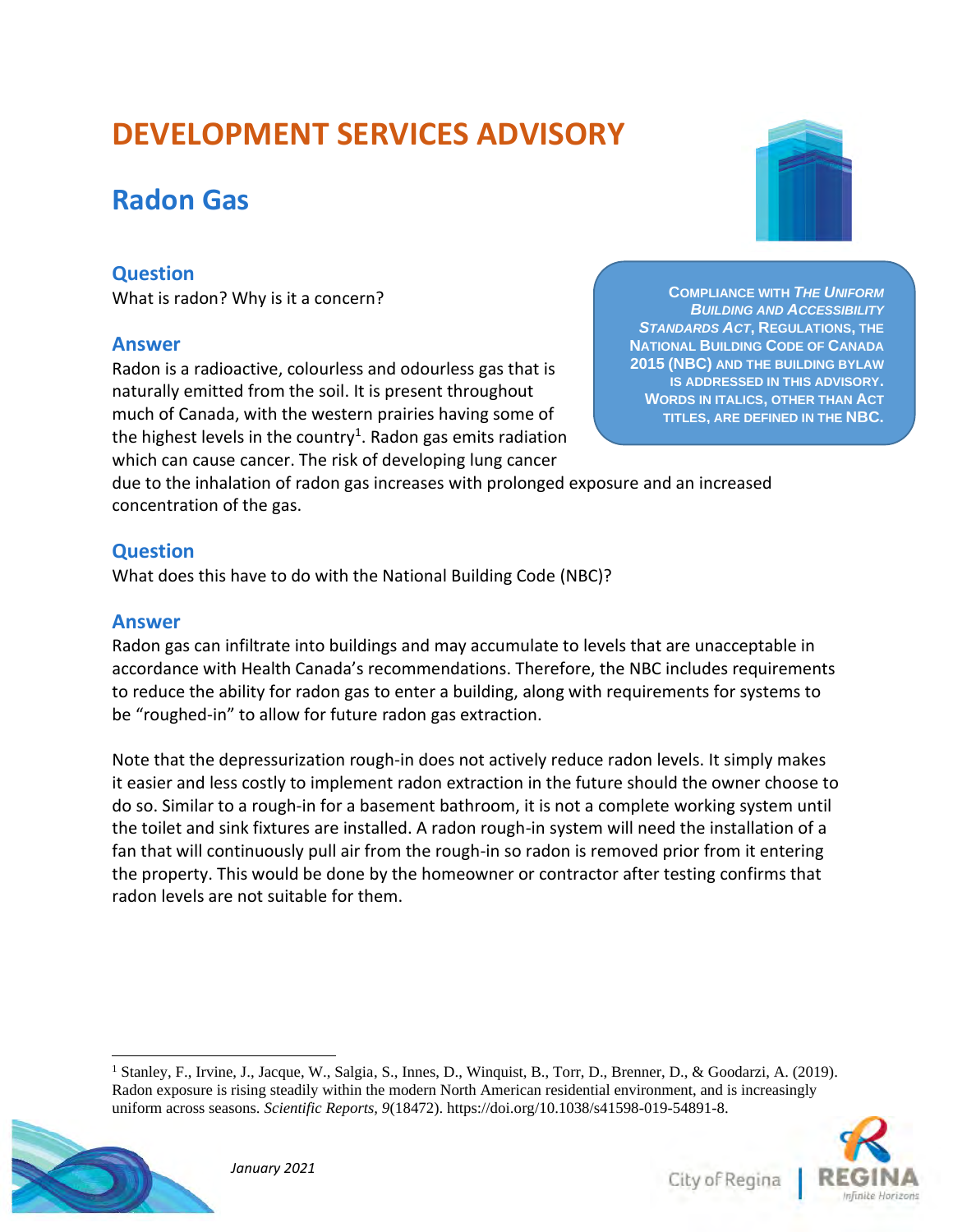## **Question**

What are Health Canada's recommendations for remediating radon gas concentrations in homes?

## **Answer**

The following table was obtained from Health Canada and details the timelines recommended for remediating high levels of radon in homes. While Health Canada states that no level of radon is considered safe, they state that if the radon concentration is below 200 Bq/m<sup>3</sup>, then further measurements are not needed. However, they recommend that each homeowner determine what level of radon exposure they are willing to accept<sup>2</sup>.

*Table 1: Health Canada Remediation Recommendations<sup>3</sup>*

| <b>Radon Concentration</b>                              | <b>Recommended Remedial Action Time</b> |
|---------------------------------------------------------|-----------------------------------------|
| Greater than 600 Bq/m <sup>3</sup>                      | In less than 1 year                     |
| Between 200 Bq/m <sup>3</sup> and 600 Bq/m <sup>3</sup> | In less than 2 years                    |

Health Canada recommends that long-term tests be conducted (test times greater than 3 months). The test should be conducted in the lowest lived-in level of the home (areas where humans would be present for more than 4 hours per day). Health Canada recommends that every homeowner test their home for radon and further recommends that new homes or homes that have had significant renovations be tested during the first heating season<sup>4</sup> (winter months). An internet search reveals many organizations that sell these long-term radon tests that are approved by Health Canada, including organizations based in Saskatchewan. *These radon levels are guidelines only, as there is no legislated maximum level or enforceable level.*

More information from Health Canada regarding radon can be found on [their website.](https://www.canada.ca/en/health-canada/services/health-risks-safety/radiation/radon.html.)

## **Question**

What are the requirements from the National Building Code with regards to radon?

## **Answer**

As mentioned above, the NBC has requirements to reduce the ability for radon gas to enter a building, along with requirements for systems to be "roughed-in" to allow for future radon gas extraction. The following are the requirements from NBC 2015:

<sup>3</sup> Health Canada (2017, June 1). *Guide for Radon Measurements in Residential Dwellings (Homes).*  https://www.canada.ca/en/health-canada/services/publications/health-risks-safety/guide-radon-measurementsresidential-dwellings.html#a6





<sup>2</sup> Health Canada (2017, June 1). *Guide for Radon Measurements in Residential Dwellings (Homes).*  https://www.canada.ca/en/health-canada/services/publications/health-risks-safety/guide-radon-measurementsresidential-dwellings.html#a6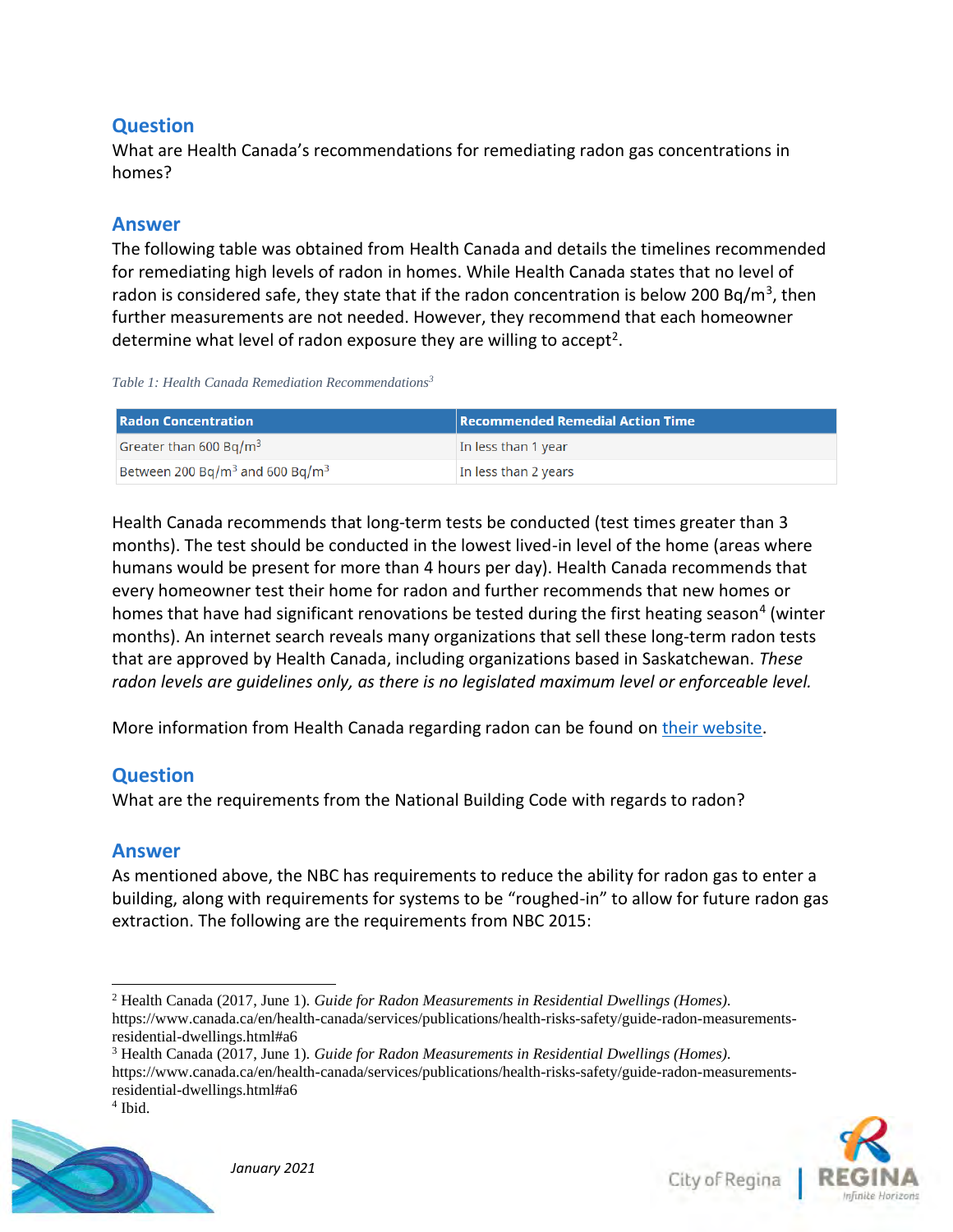### **NBC Requirements for Part 9 Buildings:**

- **Sentence 9.13.4.2.(1):** requires a tight building envelope to separate indoor space from the soil. By providing a tight building envelope, the infiltration of soil gas to the inside of the building will be minimized. This is most commonly done with sealed polyethylene.
- **Sentence 9.13.4.2.(2):** requires that dwelling units and buildings with residential occupancy be provided with a rough-in system for subfloor depressurization. Most commonly, this is achieved with a 100 mm diameter pipe below the basement floor where the inlet is near the center of the floor within the granular layer, and the top of the pipe is sealed and labelled above the basement floor to allow for future installation of a depressurization fan.
- **Sentence 9.13.4.2.(3):** specifies that other Part 9 buildings (buildings that do not have residential occupancies) should follow the Part 9 prescriptive requirements in Article 9.13.4.3, or they can follow the requirements of Article 5.4.1.1 (building envelope requirements) and Article 6.2.1.1 (good engineering practice for HVAC systems). As these Articles from Parts 5 and 6 are beyond the scope of Part 9, a professional designer(s) would be required for those designs.

## **NBC Requirements for Part 3 Buildings:**

The requirements in regard to radon for buildings falling within the scope of Part 3 are found in Part 5 (Environmental Separation) and Part 6 (Heating, Ventilating and Air-conditioning).

- **Article 5.4.1.1:** requires the building envelope to control air leakage for a number of reasons, including the minimization of radon gas infiltration.
- **Article 6.2.1.1:** requires that good engineering practice for HVAC systems being used. EPA 625/R-92/016, "Radon Prevention in the Design and Construction of Schools and Other Large Buildings" is specifically mentioned in Clause 6.2.1.1.(1)(i).
	- o **Note:** this EPA standard is available for free online and focuses on three strategies for reducing radon<sup>5</sup>:
		- 1. Providing an active soil depressurization system
		- 2. Pressurizing the building using the HVAC system
		- 3. Sealing the building envelope

These strategies are illustrated in the following figure, taken from the [EPA guide.](https://www.wbdg.org/ffc/epa/criteria/epa-625-r-92-016)

<sup>5</sup> Leovic, K. & Craig, A.B. (1994). *Radon Prevention in the Design and Construction of Schools and Other Large Buildings (Third Printing with Addendum, June 1994).* United States Environmental Protection Agency.

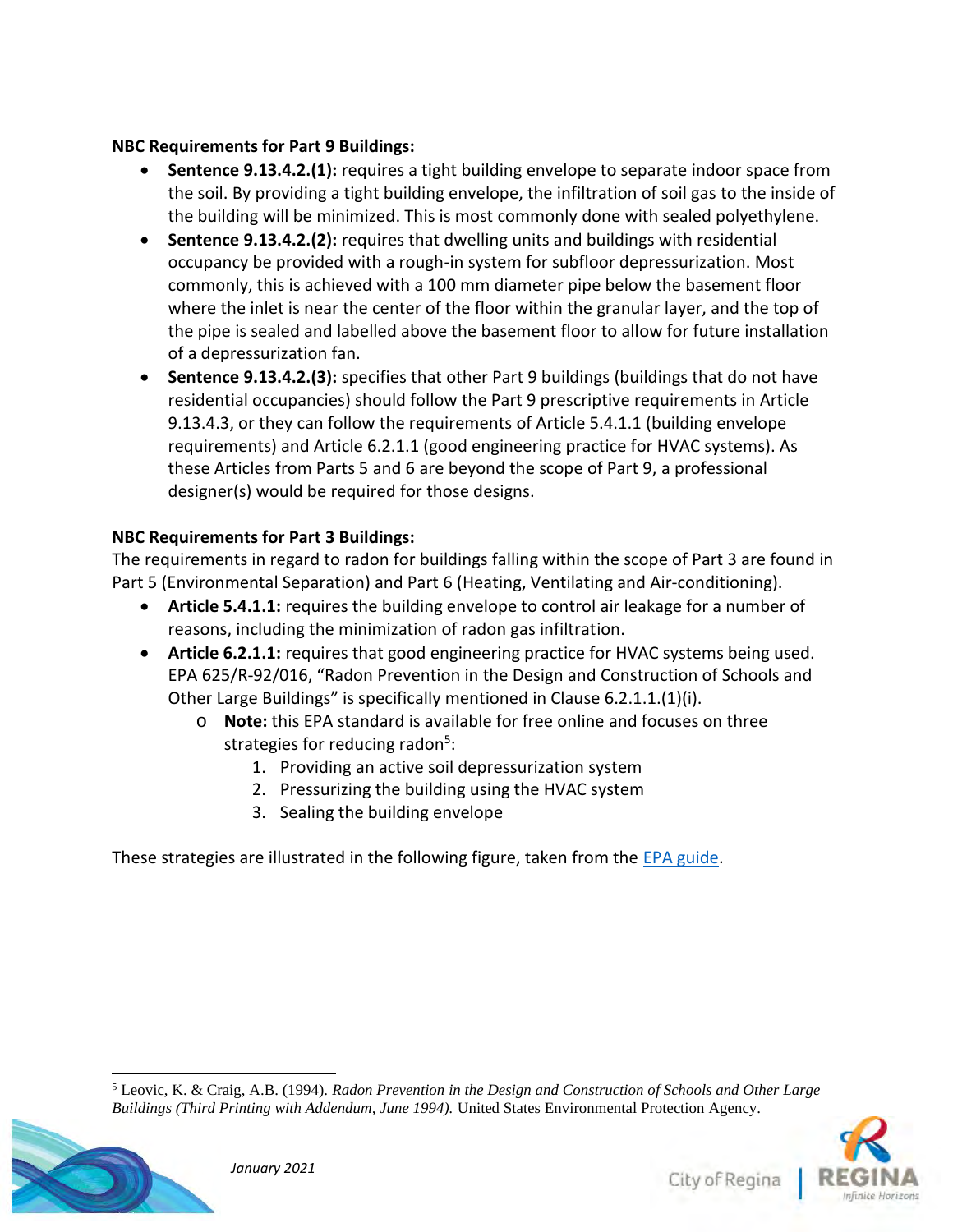

*Figure 1: Illustration of the EPA Strategies for Controlling Radon Gas<sup>6</sup>*

As per the Uniform Building and Accessibility Standards (UBAS) Regulations in Saskatchewan, Subsection 8(1), buildings within the scope of Parts 3 to 7 require professional designer(s). Therefore, the designs based on the requirements of Part 5 and 6 must be sealed by a professional engineer or architect licensed in Saskatchewan.

#### **Question**

What does this mean for designers and building owners?

#### **Answer**

The City of Regina is presenting this information in an effort to educate both owners and designers about the potential for elevated radon levels within buildings in Regina. This advisory also points out the design requirements of the NBC in relation to minimizing radon gas. While the NBC and the City of Regina do not require mandatory testing for radon gas or require the connection of mitigating systems, building owners should test buildings based on the recommendations from Health Canada and install/connect mitigation systems as needed.

During the design for new buildings, or for alterations to existing buildings, designers shall incorporate the NBC requirements for minimizing radon gas. *If plans do not clearly show that these Code requirements have been incorporated into the design, it may be noted as a deficiency during plan review, which may slow down the permit process.*

#### **For more information on Building Permits, Building Safety or Zoning Information, please visit Regina.ca or contact [Service Regina.](https://www.regina.ca/about-regina/contact-us/)**

*This advisory has no legal status and cannot be used as an official interpretation of the various codes and regulations currently in effect. Users are advised to contact the Building Standards Branch for assistance as The City of Regina accepts no responsibility to persons relying solely on this information*





City of Regina

*January 2021*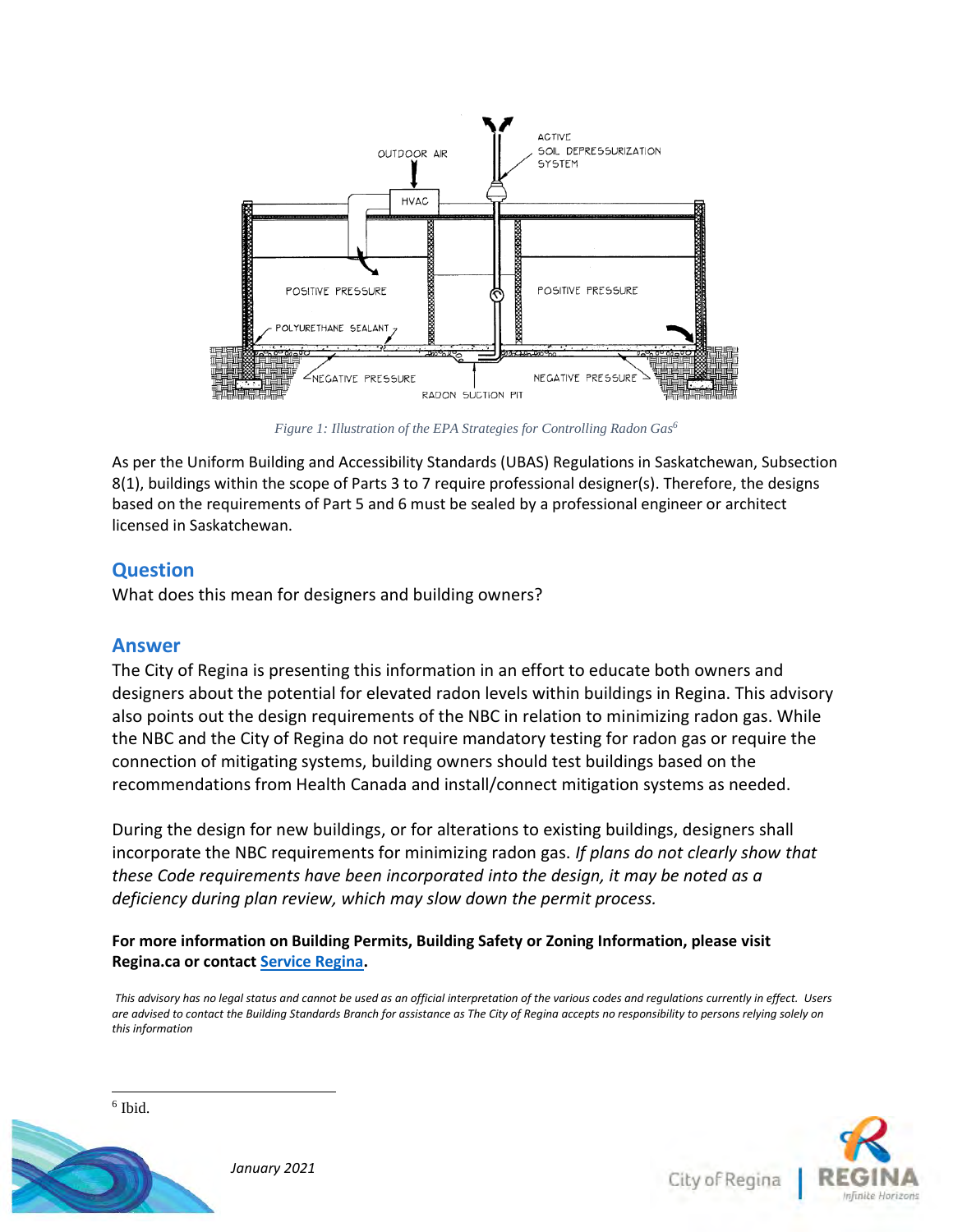## **Appendix A – Supplemental Information**

## **Question**

How was it determined that the western prairies have some of the highest levels of radon concentration?

## **Answer**

The following information is from *Stanley, F., Irvine, J., Jacque, W., Salgia, S., Innes, D., Winquist, B., Torr, D., Brenner, D., & Goodarzi, A. (2019). Radon exposure is rising steadily within the modern North American residential environment, and is increasingly uniform across seasons. Scientific Reports, 9(18472).* [https://www.nature.com/articles/s41598-019-54891-](https://www.nature.com/articles/s41598-019-54891-8.pdf) [8.pdf](https://www.nature.com/articles/s41598-019-54891-8.pdf)

The group who published the referenced journal article analyzed US Geological Survey data and found that much of Alberta and Saskatchewan had a high potential for radon based on soil composition (see Figure 2).



*Figure 2: Radon Potential in Soil*

The study then conducted 11,727 residential, long-term radon tests (samples greater than 3 months) in Alberta and Saskatchewan between 2010 and 2018. Within Regina, 493 residential tests were conducted. The following results were obtained:

- **AB and SK Combined (11,727 tests)**
	- $\circ$  Geometric mean = 108 Bq/m<sup>3</sup>
	- o Arithmetic mean =  $146$  Bg/m<sup>3</sup>
- **Regina (493 tests)**
	- $\circ$  Geometric mean = 203 Bq/m<sup>3</sup>
	- o Arithmetic mean = 296 Bq/m3



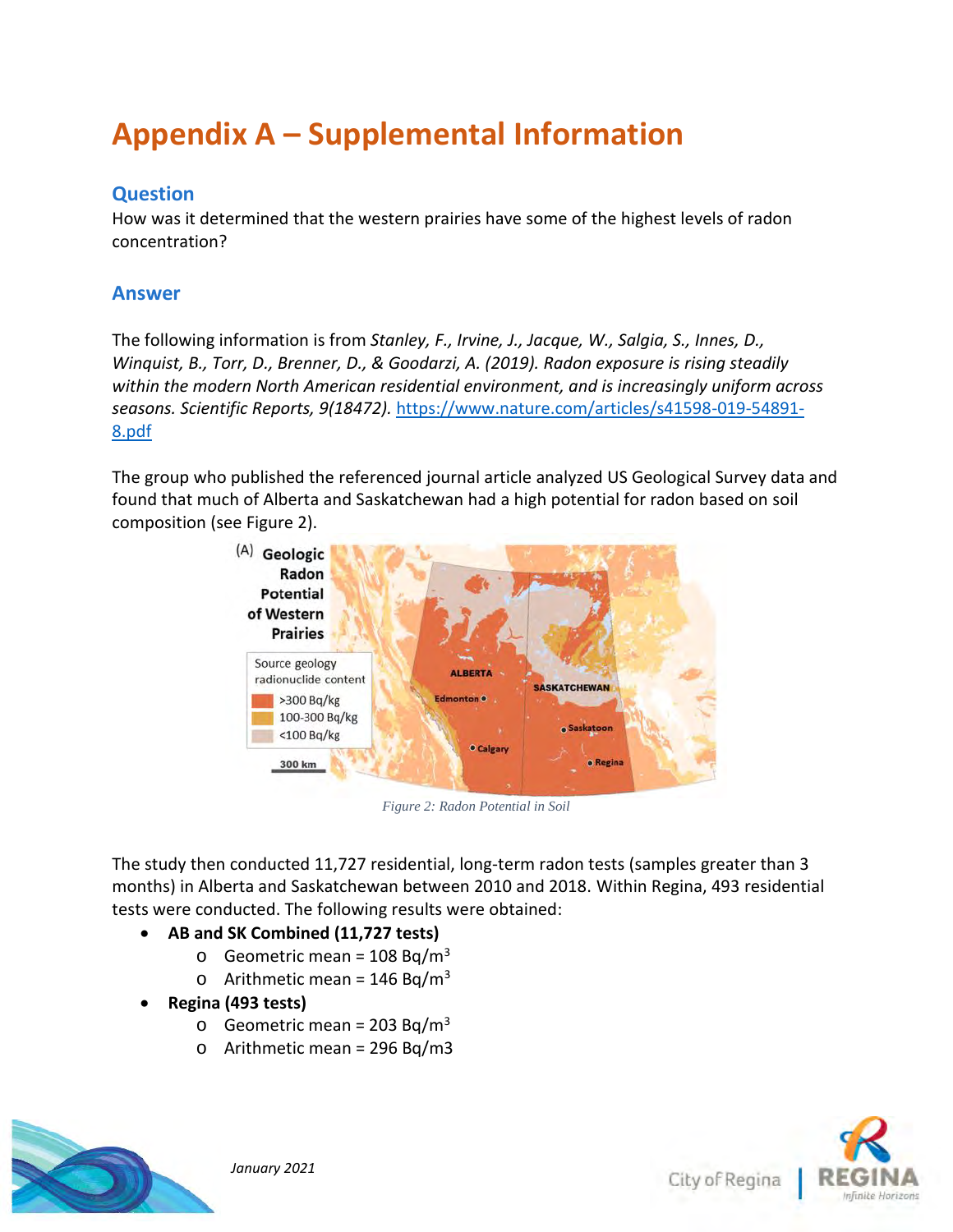When the geometric means of indoor air radon concentrations were compared to known values from around the world, it was noted that the western prairies had the second highest concentrations of 67 regions in the world (see Figure 3). The residential testing also showed that Regina had the highest levels of the major cities in the two provinces (see Figures 4 & 5).



*Figure 3: Indoor Air Radon Concentrations from around the World Comparison*



*Figure 4: Indoor Air Radon Results for AB and SK*



*January 2021*

City of Regina

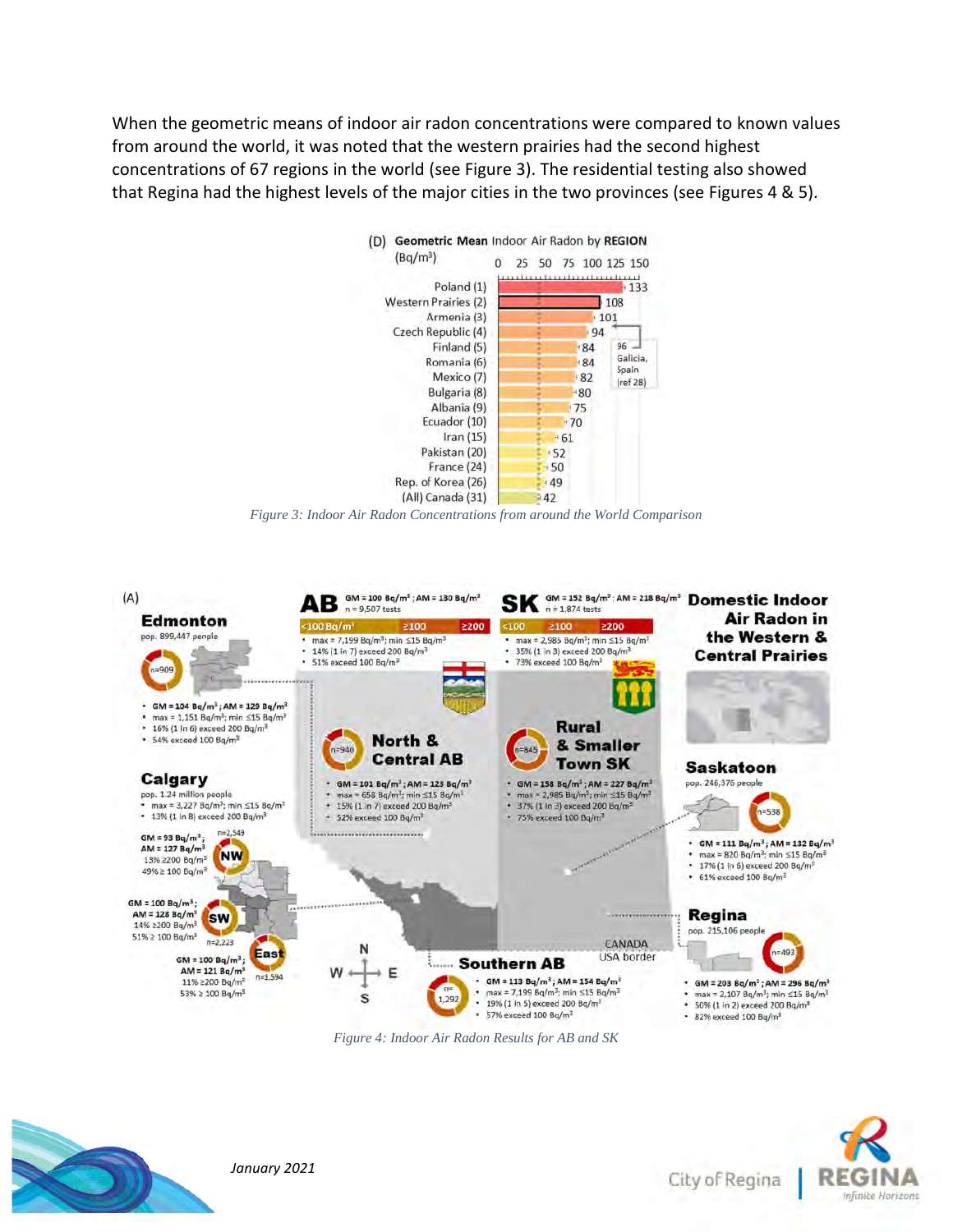

*Figure 5: Enlarged Radon Results for Regina*

Figure 5 shows that **50% of homes tested in Regina exceeded 200 Bq/m<sup>3</sup> ,** which is the level at which Health Canada recommends remedial measures be taken.